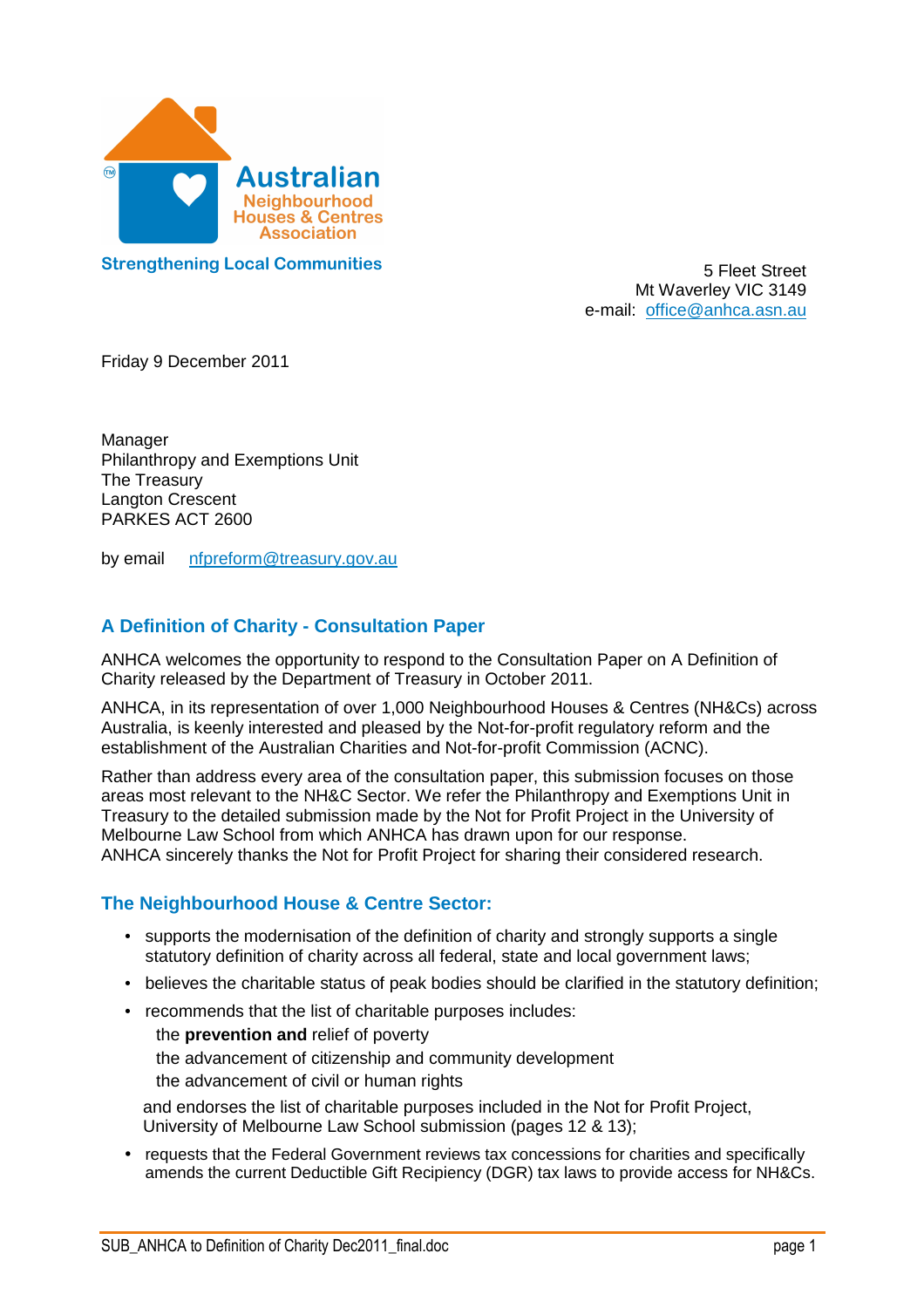Finally, ANHCA supports the PilchConnect submission to the Consultation Paper.

 ANHCA particularly supports the PilchConnect response to question 7 in their draft submission provided to us as follows:

 PilchConnect has concerns about removing the "public benefit" presumption, particularly at the critical stage of establishment of a new national regulator. PilchConnect considers that, in addition to the compliance burden on the NFP sector, removing the public benefit presumption will create significant additional duties for the ACNC, which would in turn require further funding and resources to discharge.

Quoted from PILCH Draft Submission to Consultation Paper (page 4)

 We also draw your attention to the following PilchConnect response to questions 12 & 13 which directly relates to the work of NH&Cs:

 Charities in particular are often representative of the marginalised and disadvantaged members of society who face considerable barriers to engaging in political debate. Charities are often at the forefront of issues in relation to systemic wrongs and public importance or issues involving the rights or obligations affecting the community or a significant sector of the community. PilchConnect submits that the proposed changes to the Charities Bill 2003, as outlined in the Consultation Paper, do not reflect the principles of the Aid/watch decision or sound policy.

 For the above reasons we encourage the Treasury to give due consideration to the submission prepared by Melbourne University on this issue and we endorse the recommendation that:

 The statutory definition should not include clause 8 of the Exposure Draft of the Charities Bill 2003 (Cth), or any other express reference to political purposes or activities. In any event, there should be no reference whatsoever prohibiting 'political' or other causes.

Quoted from PILCH Draft Submission to Consultation Paper (page 6)

 In conclusion ANHCA thanks the Federal Government for the opportunity to comment and offers the expertise, experience and extensive capability of our sector in future consultations and in working with government in the implementation of further NFP regulatory reform.

Mend Ul

 Merial Clark Executive Officer +61414 351 352 merial@anhca.asn.au